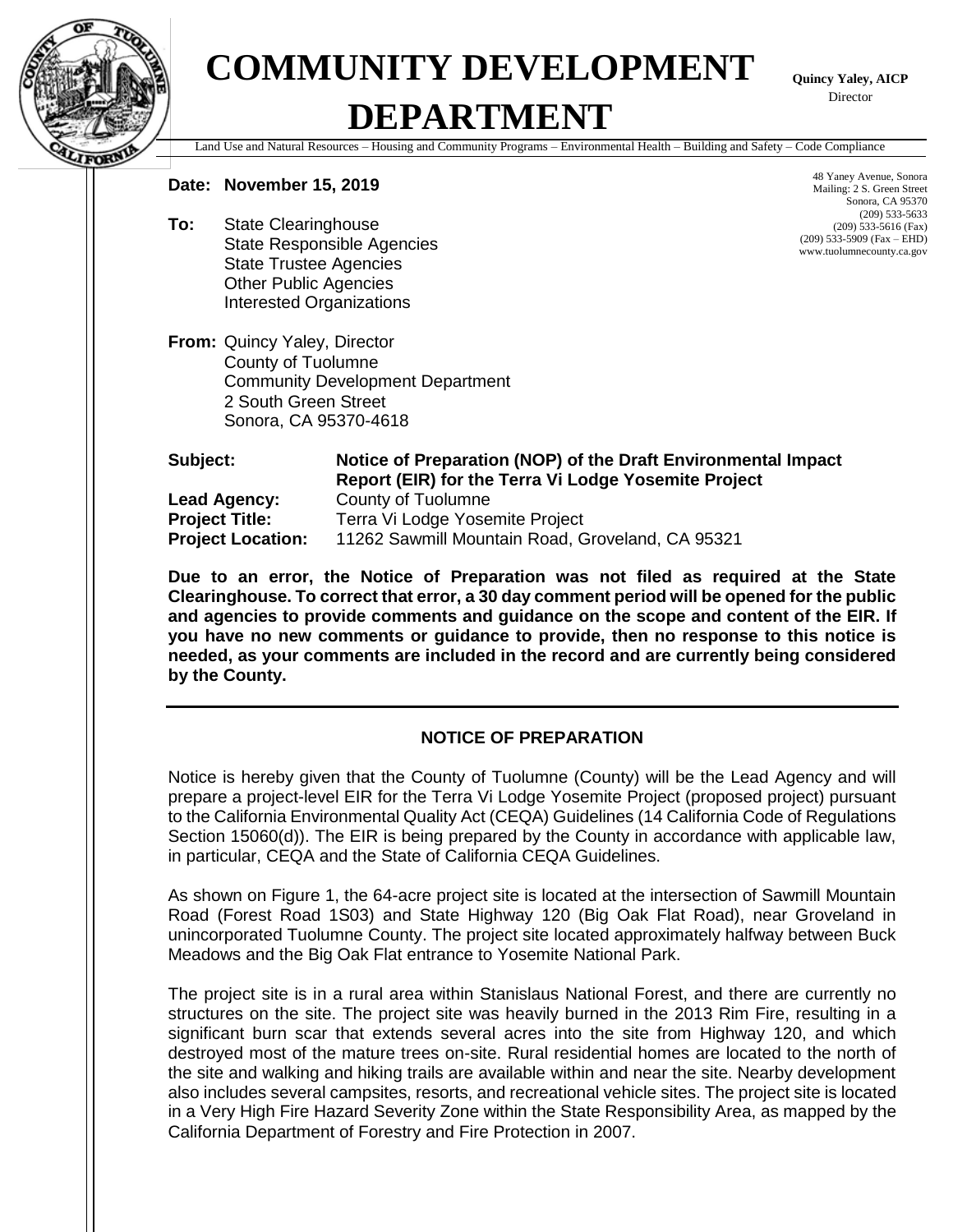The proposed project would develop the western portion of the project site with a lodge containing hotel rooms, a public market, meeting space, and guest facilities. This portion of the site would also include cabins for guests, employee housing, outdoor amenities, on-site roadways and walkways, and surface parking. The eastern portion of the project site would be open space and trails.

The project includes the following on-site utilities: a public water system would be developed from existing on-site wells; water treatment and storage; graywater systems for landscape irrigation; wastewater systems utilizing septic tanks and leach fields; a food service wastewater treatment system; rainwater collection and storage; stormwater detention; and roof-mounted solar photovoltaic and solar thermal panel systems with battery storage.

The project is zoned Commercial Recreation (C-K) and Open Space (O) and does not require rezoning.

Further details of the proposed project, including the revisions received in September 2019, are available at: <https://www.tuolumnecounty.ca.gov/1158/Terra-Vi-Lodge-Yosemite>

**EIR Scope:** The EIR will evaluate the project for potential impacts on the environment and determine the potential environmental consequences of future change. The proposed project could potentially affect the following environmental factors, each of which will be addressed in the EIR:

- 
- Biological resources Noise
- 
- 
- Forestry resources Transportation
- 
- 
- Hazards and hazardous materials Wildfire
- Aesthetics **Hydrology and water quality**
- Air quality  **Land use and planning** 
	-
- Cultural resources Population and housing
- Energy  **Public services and recreation** 
	-
- Geology and soils **•** Tribal cultural resources
- Greenhouse gas emissions Utilities and services systems
	-

Cumulative impacts will consider impacts of relevant projects in and around the project area combined with those of the project. An evaluation of project alternatives that could reduce significant impacts will also be included in the EIR.

To ensure that the EIR for this proposed project is thorough and adequate and ensure that the issues of concern to the public and public agencies are addressed, the County is requesting comments and guidance on the scope and content of the EIR from interested public agencies, organizations, and individuals. Public comments on the scope of issues to be evaluated in the EIR are encouraged. With respect to the views of Responsible and Trustee Agencies as to significant environmental issues, the County needs to know the reasonable alternatives and mitigation measures that are germane to each agency's statutory responsibilities in connection with the project.

**Scoping Meeting:** A public Scoping Meeting was held on May 13, 2019. No additional scoping meetings will be held at this time.

**Public Review Period: November 18, 2019 to December 18, 2019.** Please send all written comments to Quincy Yaley, County of Tuolumne, at the address shown above or email to qyaley@co.tuolumne.ca.us with "Terra Vi Lodge Yosemite Project EIR" as the subject. Public agencies providing comments are asked to include a contact person for the agency.

Comments on the NOP are due no later than the close of the 30-day review period at 4:00 p.m. on December 18, 2019.